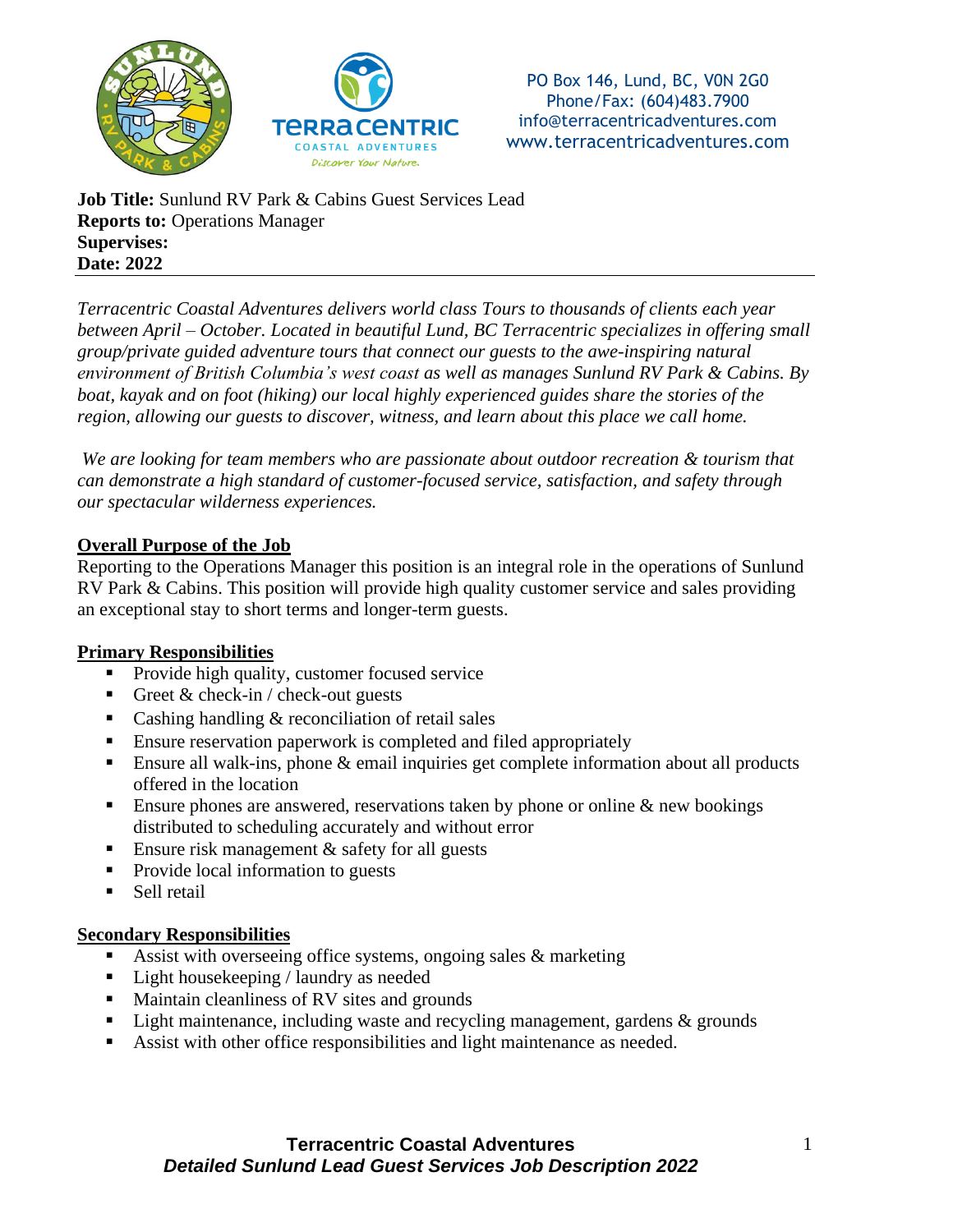# **Key Results Areas**

- Customer Satisfaction
- Office Systems
- Sales, Marketing and Repeat Business
- Safety & Risk Management
- Light Housekeeping & Maintenance
- Staff Engagement

## **Qualities and Skills**

- Strong commitment to providing quality, customer-focused service
- Experience in hospitality, customer service, and tourism industries
- **Experience in a supervisory or team leader role**
- Excellent communication skills, including written and oral through email, in person, and over the phone
- Excellent computer skills, including knowledge of Microsoft Office; Windows 10,  $\&$ social media platforms; able to fully utilize spreadsheets and databases for recording retail, customer and financial information
- **Example 1** Strong organizational skills with the ability to prioritize  $\&$  multitask
- Familiar with the Lund area, its amenities and service providers
- Ability to reconcile daily cash outs of both electronic and cash transactions
- Conflict resolution skills
- **EXECUTE:** Initiative taker with the ability to work as independently or as a team member
- **•** Foreign language skills (especially Dutch  $\&$  German  $\&$  Mandarin/Cantonese) an asset
- **•** Understanding of cultural diversity (ex. Indigenous  $\&$  other cultures)

# **Qualifications**

- Driver's License with reliable vehicle
- **•** Basic First Aid with CPR  $C 16$  hr
- Post-secondary Education in Hospitality, Outdoor Recreation or Tourism is preferred.

# **Employee Benefits – Value Added**

- An opportunity to work for a leader in the industry in a beautiful area with spectacular wildlife
- Financial Rewards bonuses
- Team based continual training with opportunities for subsidized professional certifications & growth
- Flexible Work Schedule
- FREE meals on multi-day tours
- **Example 1** First right of Refusal for second-hand equipment sales
- Discounts with retailers for gear
- $\blacksquare$  Free equipment usage for employees & Employee Discounts on services
- Great Company Culture
- Family Business
- $\blacksquare$  FUN!